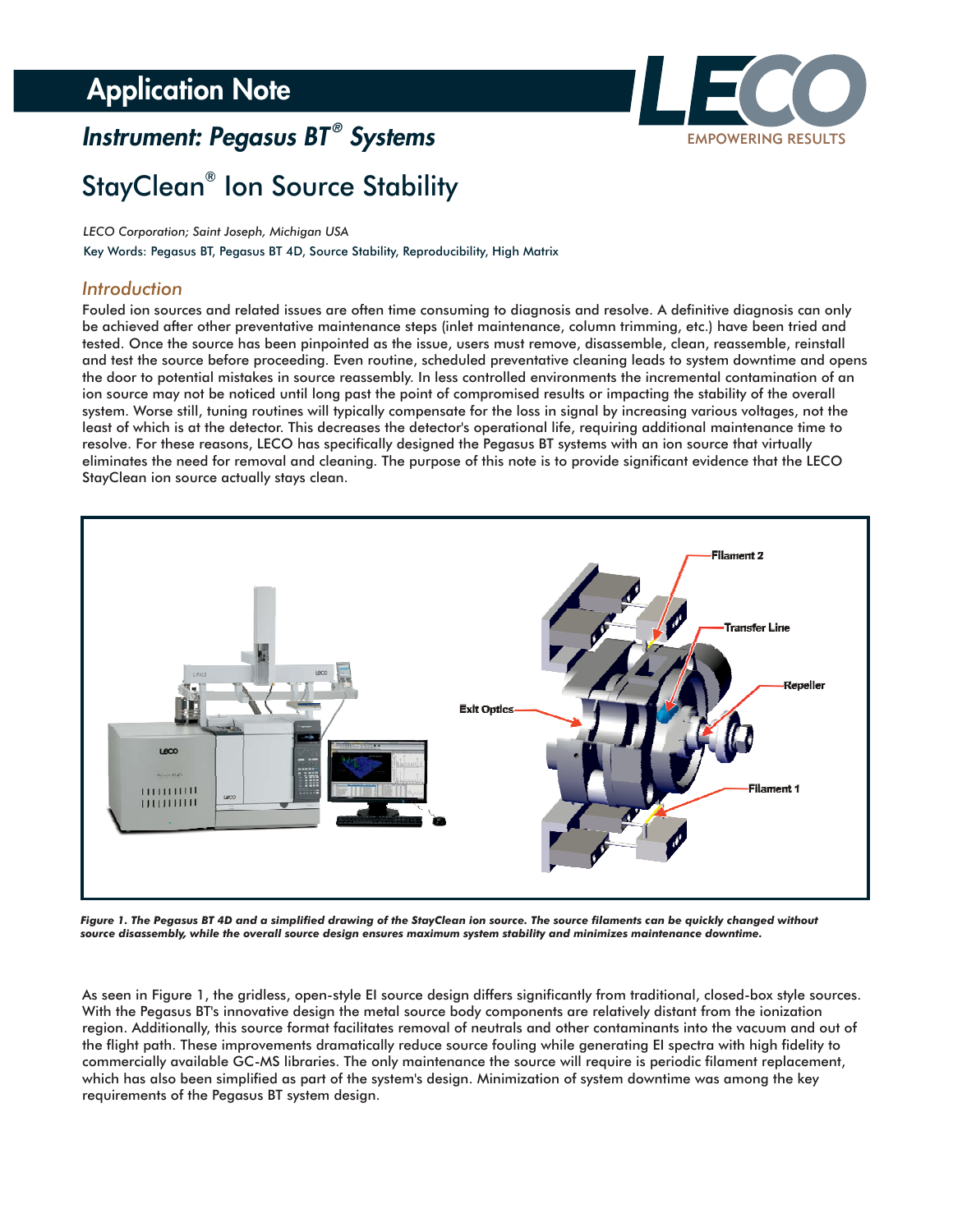## *Experimental*

A QuEChERS spinach extract spiked with various pesticides at 50 ppb was used as the test matrix. In each test round 100 spiked test matrix injections were made using parameters listed in Table 1. At the end of each round, the inlet liner and gold seal were replaced and 0.25 m was trimmed from the guard column. Following inlet maintenance, the system autotune was run and another 100 spiked test matrix injections followed. This sequence was repeated for a total of 400 matrix injections.

#### **Table 1. GC-TOFMS Conditions**

| <b>Mass Spectrometer</b> | <b>LECO Pegasus BT</b>                                                    |
|--------------------------|---------------------------------------------------------------------------|
| Ion Source Temperature   | 250 °C                                                                    |
| Mass Range               | 45-570 m/z                                                                |
| <b>Acquisition Rate</b>  | 8 spectra/s                                                               |
| <b>Transfer Line</b>     | 320 °C                                                                    |
| <b>Gas Chromatograph</b> | <b>Agilent 7890</b>                                                       |
| Injection                | 1 µL Splitless, Inlet Temperature: 250 °C                                 |
| <b>Carrier Gas</b>       | He @ 1.4 mL/min, Corrected Constant Flow                                  |
| <b>Guard Column</b>      | 2m, 0.25 mm i.d. (Phenomenex, Torrance, CA, USA)                          |
| Column                   | Rxi-5ms, 30 m x 0.25 mm i.d. x 0.25 µm film (Restek, Bellefonte, PA, USA) |



*Figure 2. Total Ion Chromatogram (TIC) of the spiked spinach extract and Analytical Ion Chromatogram (AIC). The AIC is filtered to display pesticide signals ONLY, and is multiplied by 10 for visualization purposes. The insert is an image of the QuEChERS spinach extract.*

### *Results and Discussion*

A typical injection is shown in Figure 2 where significant matrix is evident; the analytes of interest (pesticides) are at least a factor of ten less intense than the background. The examples in Figure 3 show a consistent response pattern for the spiked pesticides in each of the sampling rounds. The signal degrades over the course of the 100 replicate injections, but returns to the initial response after inlet maintenance and column clipping, without cleaning the ion source. This suggests the ion source is not experiencing any signs of contamination even with a very dirty spinach matrix extract. All data were processed with the same method settings and no changes were made to the software-determined peak integrations.